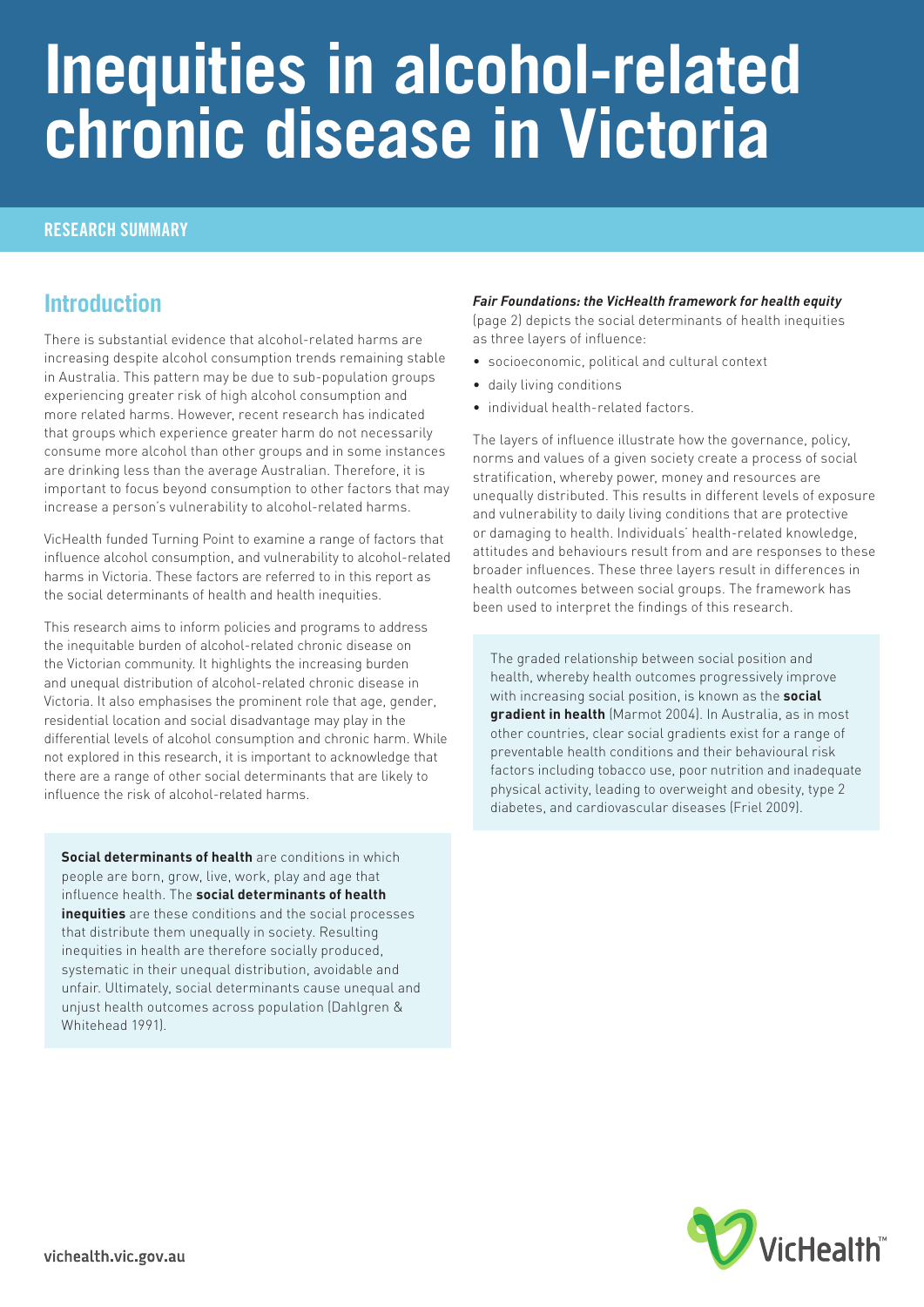# DIFFERENCES IN HEALTH AND WELLBEING OUTCOMES

m Ш  $\overline{\mathbf{H}}$ Ш

Life expectancy • Mortality rates • Morbidity rates • Self-rated health status

#### **social POSITION**

### INDIVIDUAL HEALTH-RELATED FACTORS

• Knowledge • Attitudes • Behaviours

### **social posiTion**

### **DAILY LIVING CONDITIONS**

 $\bullet$  Early child development  $\bullet$  Education  $\bullet$  Work and employment • Physical environment • Social participation • Health care services

### **social posiTion**

. Education . Occupation . Income . Race/ethnicity • Gender • Aboriginality • Disability

## SOCIOECONOMIC, POLITICAL AND CULTURAL CONTEXT

• Covernance • Policy • Dominant cultural and societal norms and values

Fair Foundations: the VicHealth framework for health equity draws on a conceptual framework developed by the World Health Organization Commission on the Social Determinants of Health (Solar and Irwin 2010). www.vichealth.vic.gov.au/fairfoundations

And <mark>And His and</mark>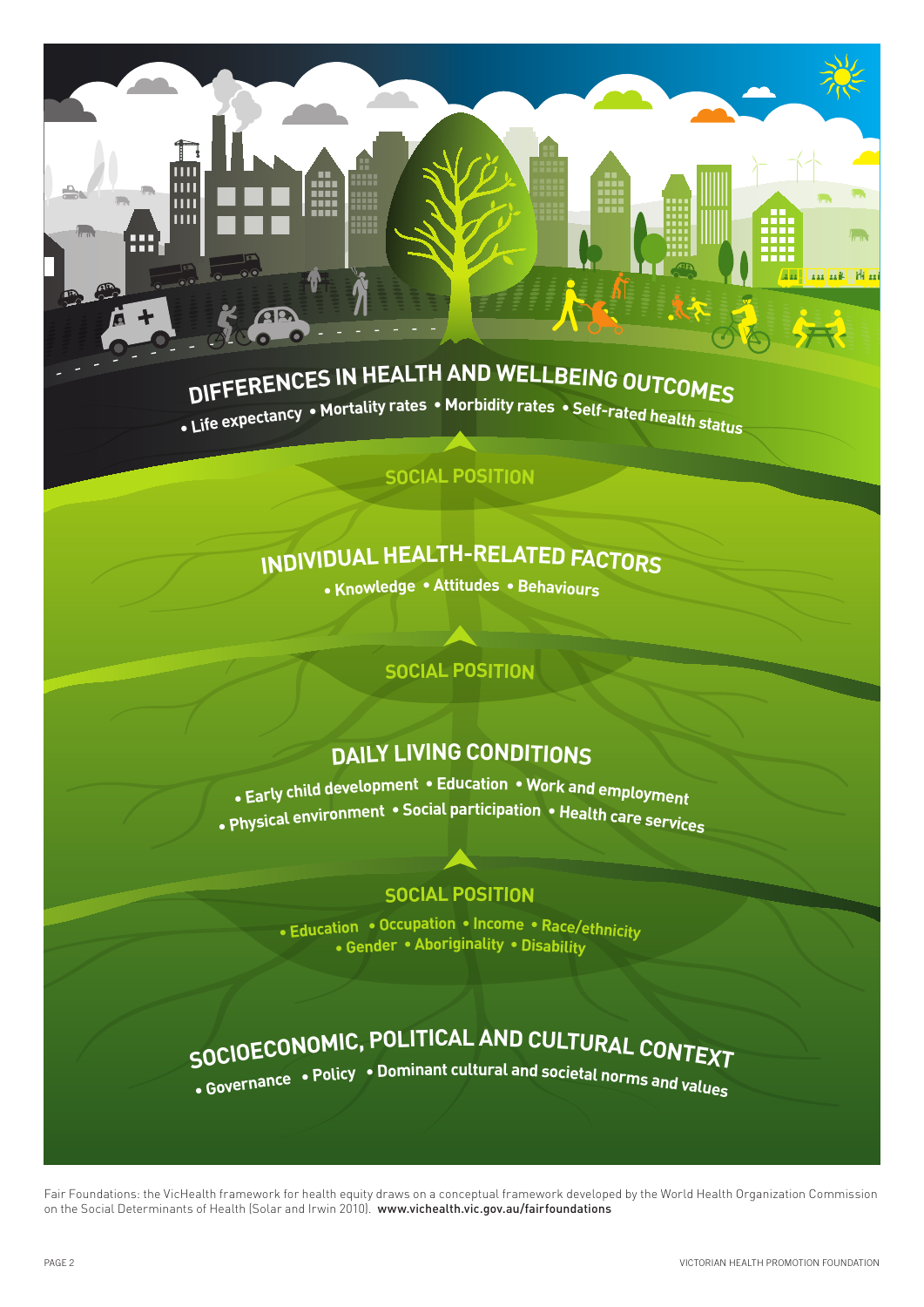### **Alcohol consumption in Victoria**

This study examined Victorian responses to the National Drug Strategy Household survey across the previous four survey years; 2001, 2004, 2007, and 2010 (Australian Institute of Health and Welfare, 2011). Two measures of alcohol consumption were examined: consuming more than two standard drinks of alcohol on average per day, and consuming five or more standard drinks of alcohol on a single drinking occasion at least monthly. Broadly, drinking four or more standard drinks during a single sitting significantly increases injury risk, while drinking more than two standard drinks on average per day is a predictor of chronic disease. The findings showed similar consumption patterns to the Australian population.

- Forty per cent of the Victorian population drink alcohol at risky levels, being five or more standard drinks on a single occasion, and 11 per cent of the population drink more than two standard drinks daily.
- Males consume more than females across both consumption measures. One in four males and one in ten females exceed more than two drinks daily. Forty-two per cent of males consume at risky levels at least monthly which is twice that of females.
- Alcohol consumption levels were found to decrease as age increases. However, one in three 36-50 year olds and one in four 51-65 year olds consume at risky levels at least monthly. Also, an average of 18 per cent of each of these age group are consuming more than two drinks daily putting them at risk of alcohol-related chronic disease.
- Victorians living in regional areas were found to consume more alcohol than metropolitan residents for both consumption measures.
- Victorians who were not currently employed (i.e. unemployed, home duties and others out of the workforce) were less likely to consume alcohol at risky levels or exceed daily limits. Employment status is sometimes used as a measure of socioeconomic status. This finding therefore illustrates that those with a higher socioeconomic status are consuming more alcohol.

### **Alcohol-related chronic disease in Victoria**

Wholly alcohol-attributable chronic diseases (WACD) are conditions definitively caused by alcohol, such as alcoholrelated liver disease. Partially alcohol-attributable chronic diseases (PACD) are conditions which are partly caused by alcohol consumption in addition to other risk factors such as cardiovascular diseases and some cancers. This Turning Point study examined Victorian hospitalisation rates from 1999 to 2008, and trends in death rates from 1999 to 2007 for both these groups of chronic disease. The key findings were as follows:

#### HOSPITALISATION

- From 1999 to 2008, hospital admissions<sup>1</sup> for WACD increased by 80 per cent and hospital patient<sup>2</sup> rates increased by 40 per cent in Victoria.
- Hospital admissions for PACD increased by 10 per cent over the same period whereas hospital patient rates remained static.

#### **DEATH**

- WACD cause of death rates declined in Victoria by 25 per cent from 1999 to 2008.
- There was a 10 per cent increase in deaths where WACD was reported as a contributing cause over the same time period. A similar trend in death rates was observed for PACD.

These findings highlight the elevated and potentially increasing pressure on Victoria's health system. Although treatment and survival of these conditions are improving, alcohol-related chronic diseases are still contributing to a large number of deaths in Victoria.

### Forty per cent of the Victorian population drink alcohol at risky levels

<sup>1</sup> 'Hospital admissions' refers to the number of admissions recorded for the disease and may include multiple admissions for one person.

 $^\circ$  'Hospital patients' refers to the number of persons admitted to the hospital for the first time with the disease Note: Both these rates account for population growth during this time period.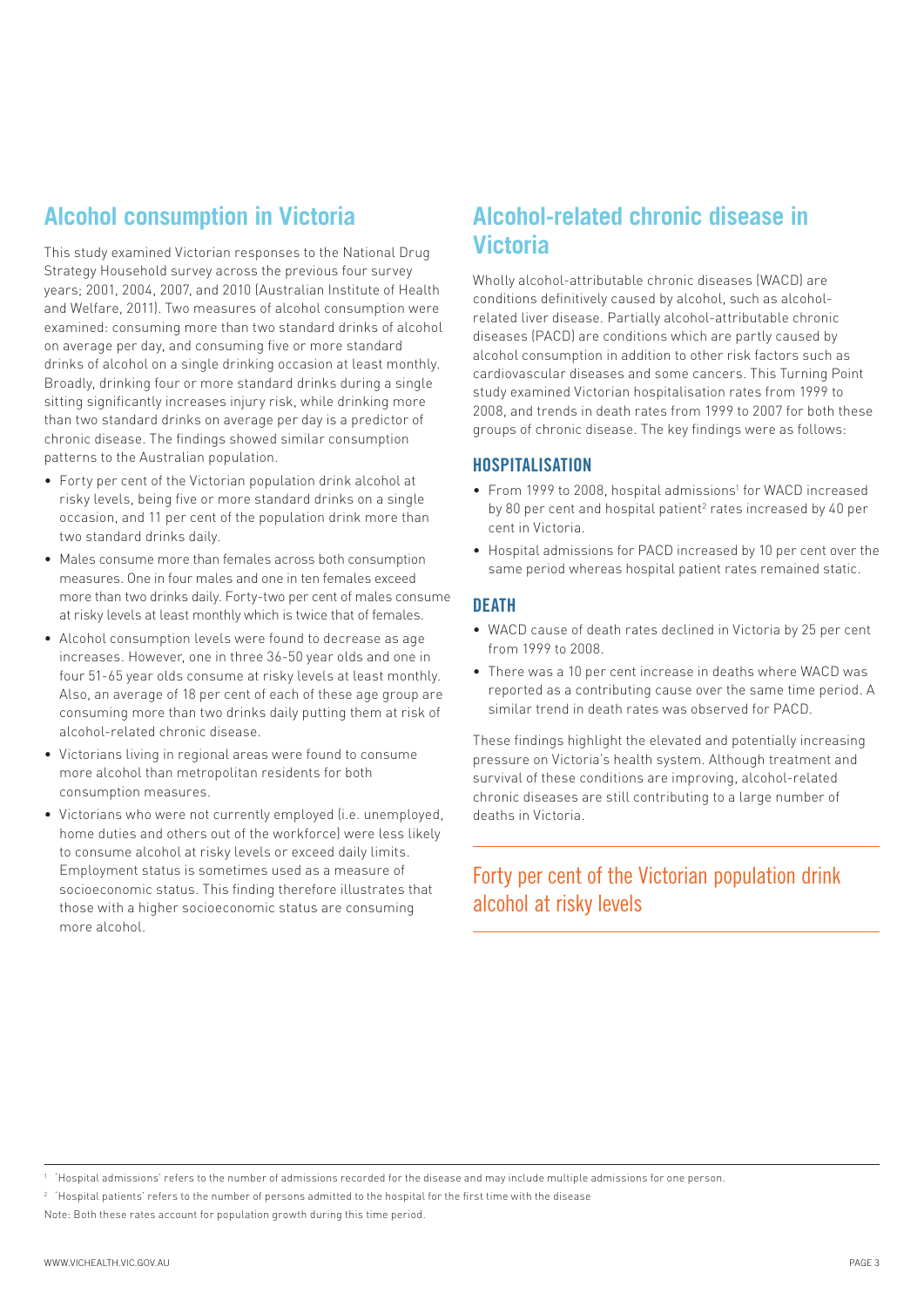### **Social determinants of health**

This study examined alcohol-related chronic disease hospitalisation and death trends in Victoria by a range of factors including age, gender, residential location and social disadvantage.3 Although gender and age are biological factors, the cultural and social norms in our society influence alcohol consumption at difference ages and for different genders. For example, as illustrated before, males and young people engage in riskier drinking behaviours than females and older people. Exploring chronic disease in the context of these conditions may highlight potential sub-population characteristics that are driving trends in alcohol-related harm in Victoria. The key findings were as follows:

#### GENDER

- Males accounted for seven out of ten WACD hospital patients and deaths.
- Gender distribution was relatively equal for both hospitalisations and death rates due to PACD. This may be because one of the chronic diseases included in this group is breast cancer which is predominantly experienced by women, and therefore may skew the data. This trend may also be influenced by life expectancy. Women live longer than men, so women may be hospitalised more often in their life time for a given condition.

#### AGE

- People with WACD have a hospitalisation median age range from 47 to 49 years and a median age of death range from 58 to 62 years.
- PACD hospitalisation and death occurred later in life than for WACD, with the median age of hospitalisation ranging from 70 to 71 years, and median age of death ranging from 80 to 83 years.

### RESIDENTIAL LOCATION

- While regional residents experienced more hospitalisations for WACD, from 1999 to 2008 there was a greater increase in hospital patient rates in metropolitan areas than in regional areas.
- WACD death rates remained higher in regional areas than metropolitan areas for both cause of death and contributing cause of death.
- Regional Victorian residents were at greater risk of hospitalisation and death from PACD.

#### SOCIAL DISADVANTAGE

• The most disadvantaged groups were significantly more likely to experience hospitalisation or death due to WACD and PACD. For example, in 2006, the likelihood of being a WACD patient was 59 per cent greater for those living in the most disadvantaged neighbourhoods. This demonstrates a social gradient is evident between social position and alcohol-related chronic disease in Victoria (refer to Figure 1).

The most disadvantaged groups are significantly more likely to experience hospitalisation or death due to wholly alcohol-attributable chronic diseases and partially alcohol-attributable chronic diseases

### **Implications**

There is an increasing burden of alcohol-related chronic diseases in the Victorian community. These diseases are being experienced more by men, those aged between 50 to 70 years old, regional residents and those living in disadvantaged areas. While per capita consumption of alcohol in Australia has remained relatively stable over the past five to ten years at approximately 10 litres of pure alcohol per person, consumption rates grew rapidly in the 1970s, peaking at 13.1 litres of pure alcohol per person in 1974–75 (Australian Bureau of Statistics, 2011). This past consumption trend may be contributing to the recent increase in hospitalisations for alcohol-related chronic diseases. Unfortunately, there is no alcohol consumption data by demographic, prior to 1998, to assist with interpreting the subpopulation group findings. However, current consumption trends show men, young people and those living in regional areas are more likely to drink at levels that put them at risk of alcoholrelated chronic disease. There is a more complex alcohol consumption pattern in disadvantaged communities.

The 2010 National Drug Strategy Household Survey showed that alcohol consumption has remained relatively stable across all respondents, regardless of their income. Further, abstaining from alcohol was generally higher among the most disadvantaged participants (Australian Institute of Health and Welfare 2011). However, research by Livingston (2013) showed that while risky levels of drinking (five or more standard drinks) on a monthly basis was consistent across groups, drinking more than 20 standard drinks on a monthly basis was significantly more likely among both the most disadvantaged and most advantaged neighbourhoods.

 $^{\rm 3}$  This study used the Socio-Economic Index for Areas (SEIFA) to measure social disadvantage. SEIFA summarises a range of variables including income, education level, employment, living conditions and wealth by a neighbourhood area.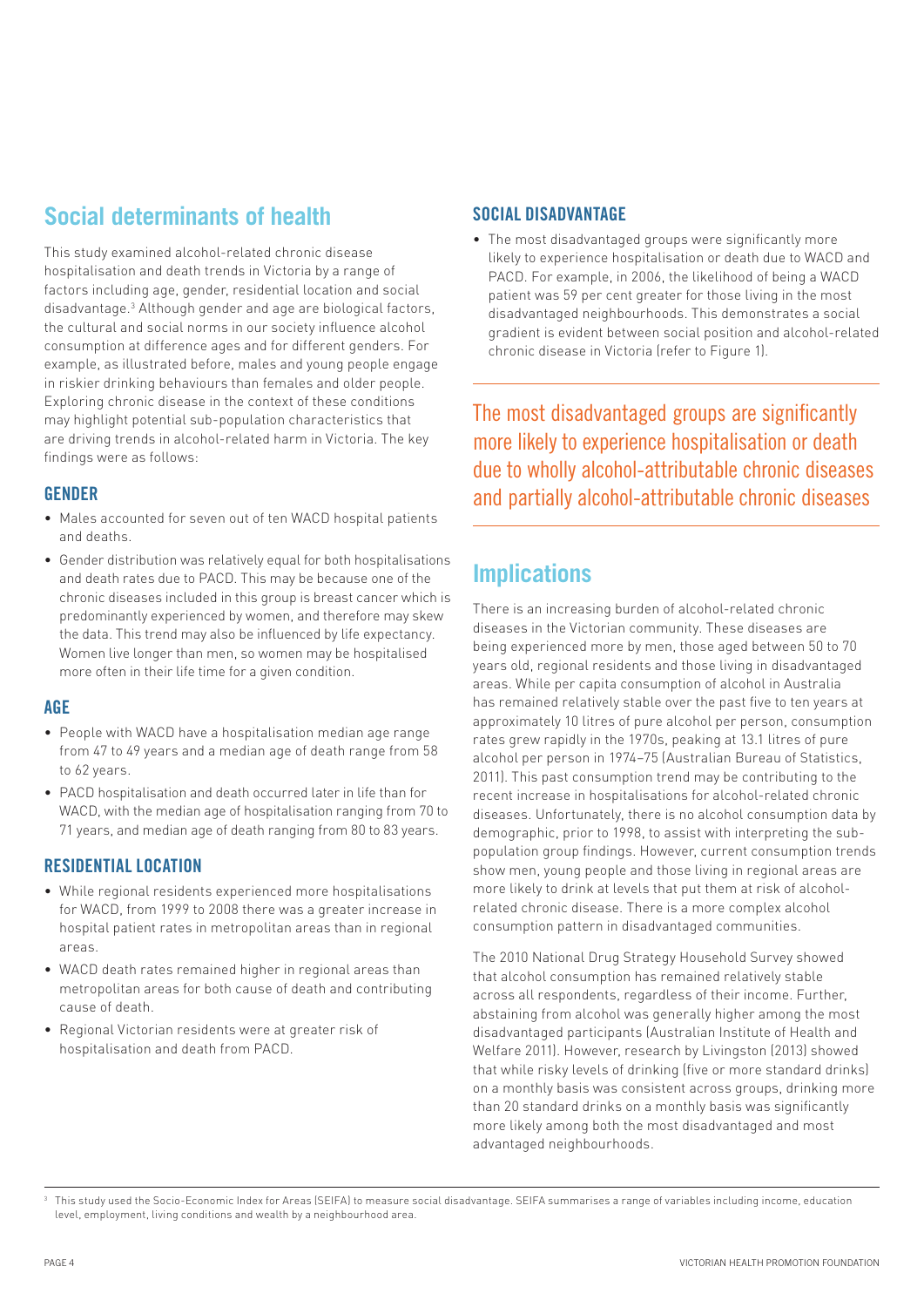

**Figure 1: Trends in WACD patient rates per 100,000 population by socioeconomic disadvantage (postcode-based), Victoria, 2001 and 2006**

Evidence suggests that disadvantaged populations experience greater acute and chronic alcohol-related disease and death across all consumption patterns (Makela 1999). This means that alcohol consumption alone cannot explain why the most disadvantaged groups are experiencing a greater burden of alcohol-related chronic disease. Therefore further consideration is needed into how a lower social position in society can increase an individual's exposure and/or vulnerability to factors that influence alcohol-related harms.

These factors can influence individuals at each layer of the Fair Foundations framework. For example, within the **socioeconomic, political and cultural context**, policies that regulate the availability and promotion of alcohol in Australia do not address the unequal distribution of alcohol advertising and/ or bottle shop outlets in more disadvantaged neighbourhoods. Additionally, broader health, education and welfare policies can potentially lead to an unequal distribution and access to resources which impact on the health needs of the most disadvantaged groups in the Victorian community.

Alcohol consumption alone cannot explain why the most disadvantaged groups are experiencing The **daily living conditions** which the most disadvantaged groups are exposed to may make them more vulnerable to experiencing alcohol-related chronic disease. For example, this group are more likely to experience life stressors, adverse childhood events, have difficultly affording health care, live in poor housing and move frequently, live in neighbourhoods with a higher density of alcohol sales outlets, to suffer financial hardships from consequences of illness and suffer from co-morbidities such as mental health problems (Loring 2014).

These wider social determinants produce differences in **individual health-related factors** including knowledge, attitudes and behaviours. For example, individuals of lower social position are likely to have poorer health literacy about alcohol due to reduced access to education, and also have less power, money and resources required for sustained behaviour and lifestyle changes.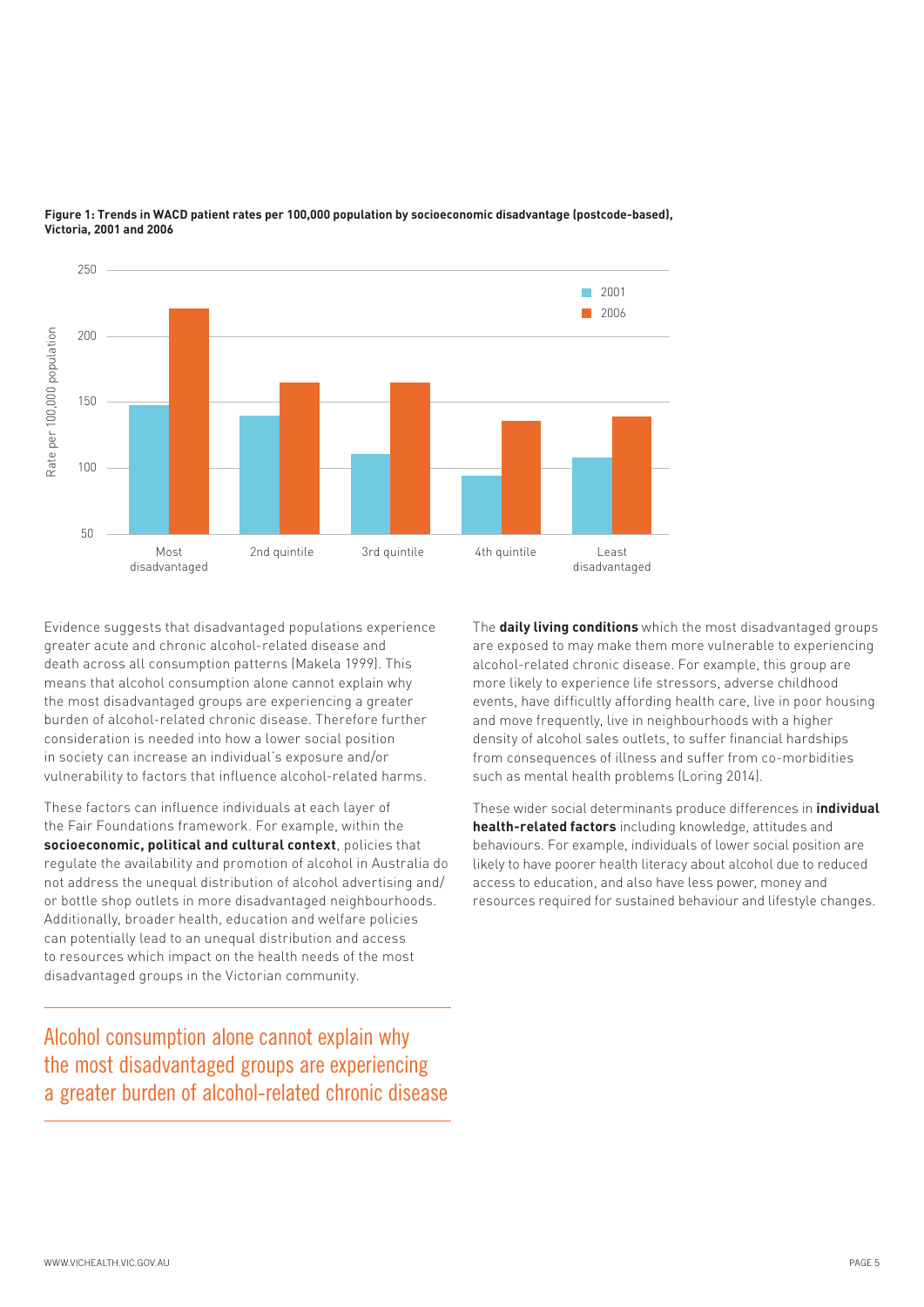### **Recommendations**

A comprehensive approach is needed to address the unequal distribution of alcohol-related chronic disease in Victoria. This potentially requires action under each layer of influence in the Fair Foundations framework.

#### SOCIOECONOMIC, POLITICAL AND CULTURAL CONTEXT

Legislation and policies that aim to change people's drinking behaviours, such as regulating the price and availability of alcohol, will have an impact on future health outcomes of the whole population. These approaches could be complemented by actions that challenge the widespread acceptance of intoxication in Victoria. They should aim to foster a drinking culture that reduces risky drinking and prevents alcohol-related harm.

While these strategies do not explicitly target sub-populations, it is important that these interventions do not inadvertently exacerbate existing inequities, but promote equity between population groups as far as possible. These universal approaches could be complemented by targeted interventions and policies that address the social determinants affecting vulnerable communities and the inequalities in the distribution of alcohol-related chronic diseases in Victoria.

### DAILY LIVING CONDITIONS

Changing the physical environment in which people live may also impact alcohol-related inequities. Research by Livingston found that the density of packaged liquor outlets (bottle shops) is substantially higher in more disadvantaged areas in Victoria. This research also found that the greater the density of packaged liquor outlets the higher the rate of alcohol-related chronic diseases (Livingston 2011, 2012a, 2012b). Therefore planning authorities could consider restricting new packaged liquor licences in disadvantaged areas.

The greater the density of packaged liquor outlets the higher the rate of alcohol-related chronic diseases (Livingston 2011, 2012a, 2012b)

Accessibility and quality of health care services has a strong influence on an individual's health outcomes. The inverse care law suggests that those who need healthcare least use the services more, and more effectively, than those with the greatest need (Hart 1971). To improve accessibility and effectiveness of health services for people with greatest need, it is recommended that Victorian health services consider conducting equityfocused health impact assessments and/or audits as part

of service and program planning. This would identify issues with respect to provision and access to these services for disadvantaged communities, and priorities for action to address health inequities within these services.

Hospital admissions for alcohol-related chronic diseases have steadily increased over the study period. As a consequence there may be potential opportunities to address alcohol consumption when treating related conditions. The provision of early intervention is a key opportunity to reduce the impact of alcohol-related disease on health care services. There is considerable evidence that brief alcohol interventions are effective in addressing hazardous and harmful drinking in the primary healthcare setting (O'Donnell et al. 2014). These interventions are a cost-effective preventative approach and could be more routinely administered, particularly in regional and disadvantaged areas.

There may be an opportunity to incorporate brief interventions on alcohol consumption into existing chronic disease prevention, early intervention or management programs delivered through primary and community care. Further exploration of how the interventions may be incorporated would be required. Training may also be required to ensure health professionals have a greater understanding of the factors that influence the unequal distribution of alcohol-related harms in our society.

The provision of early intervention is a key opportunity to reduce the impact of alcohol-related disease on health care services

### INDIVIDUAL HEALTH-RELATED FACTORS

Given the level of risky drinking in the Victorian population, and the rise in hospitalisations for alcohol-related chronic diseases, it is important to increase awareness among drinkers about the long-term health risks of drinking alcohol.

There is a lack of relevant evidence on why risky alcohol consumption affects different social groups in different ways. Gathering data on attitudes that influence drinking and other health-related behaviours would address gaps in current knowledge in relation to individual health-related factors that may contribute to the trends identified in this research. This would enable health professionals and policy makers to have a comprehensive understanding of factors that influence alcoholrelated inequities and target interventions appropriately.

Existing population level surveys could be used to collect data to identify and monitor changes in attitudes that influence drinking. Opportunities may exist at both a national or state level.